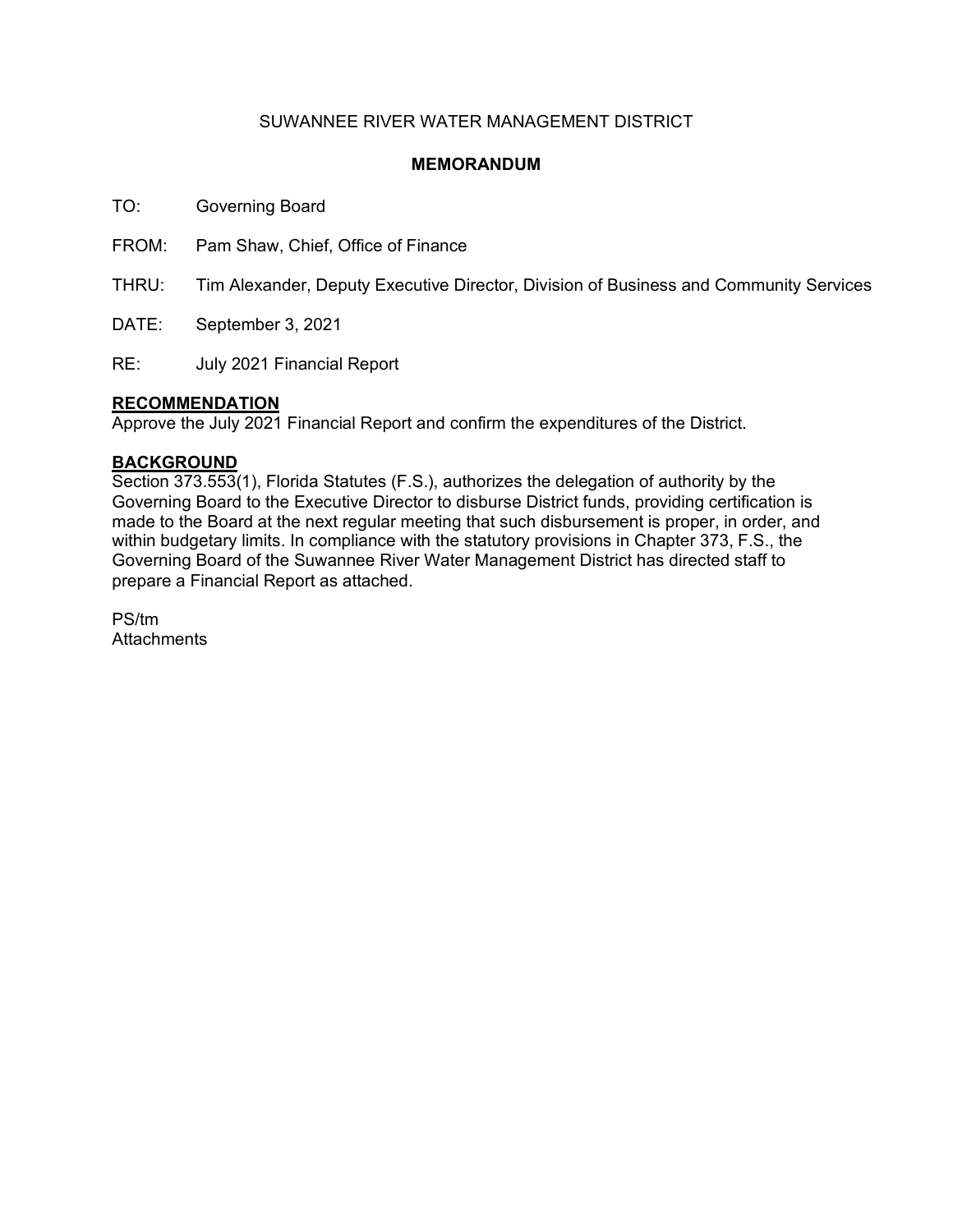# Suwannee River Water Management District Cash Report July 2021

| <b>Financial Institution/Account</b>       | <b>Monthly</b><br><b>Interest</b> | <b>Interest</b><br>Rate % | <b>Closing</b><br><b>Balance</b> |
|--------------------------------------------|-----------------------------------|---------------------------|----------------------------------|
| <b>First Federal Permit Fee</b>            | \$0.00                            |                           | \$9,519.24                       |
| <b>First Federal Accounts Payable</b>      | \$0.00                            |                           | \$35,000.00                      |
| <b>First Federal EFT Disbursements</b>     | \$0.00                            |                           | \$0.00                           |
| <b>First Federal Depository</b>            | \$48.07                           | $0.01\%$                  | \$903,137.63                     |
| Special Purpose Investment Account (SPIA)* | \$35,562.49                       | 0.92%                     | \$43,824,999.26                  |
| <b>TOTAL</b>                               | \$35,610.56                       |                           | \$44,772,656.13                  |

\*SPIA is part of the Treasury Investment Pool administered by Florida Department of Financial Services.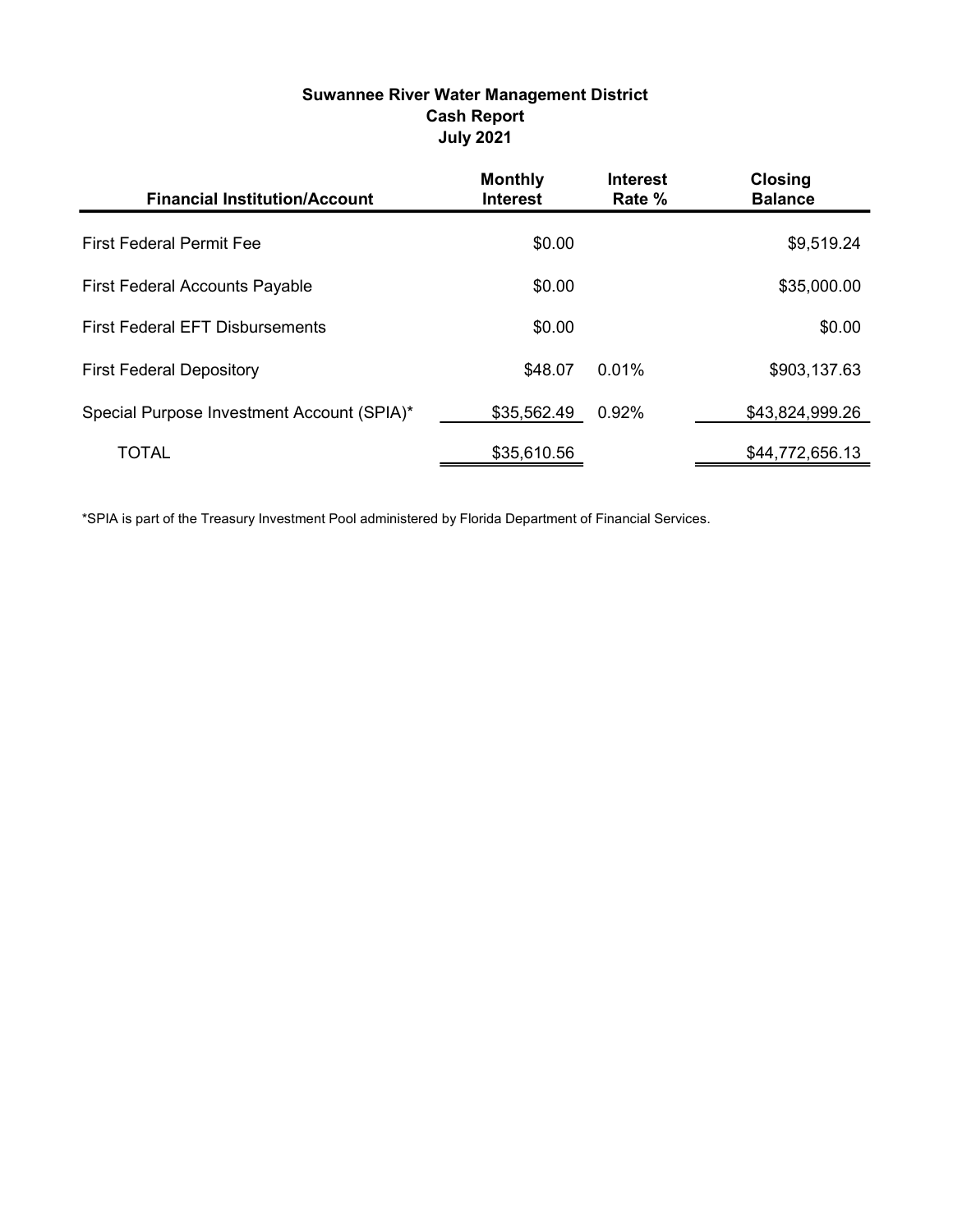#### **Suwannee River Water Management District Statement of Sources and Uses of Funds For the Month ending July 31, 2021 (Unaudited)**

|                                  | <b>Current</b><br><b>Budget</b> |      | <b>Actuals</b><br><b>Through</b><br>7/31/2021 |      | Variance<br>(Under)/Over<br><b>Budget</b> | <b>Actuals As A</b><br>% of Budget |
|----------------------------------|---------------------------------|------|-----------------------------------------------|------|-------------------------------------------|------------------------------------|
| <b>Sources</b>                   |                                 |      |                                               |      |                                           |                                    |
| \$<br>Ad Valorem Property Taxes  | 6,034,682                       | - \$ | 6,189,378                                     | S    | 154.696                                   | 102.6%                             |
| \$<br>Intergovernmental Revenues | 39,950,983                      | \$   | 11,331,101                                    | \$   | (28, 619, 882)                            | 28.4%                              |
| \$<br>Interest on Invested Funds | 130.000                         | - \$ | 527.102 \$                                    |      | 397,102                                   | 405.5%                             |
| \$<br>License and Permit Fees    | 163,000                         | - \$ | 226,328                                       | - \$ | 63,328                                    | 138.9%                             |
| \$<br>Other                      | 1.000.000                       | S    | 745.246                                       | S    | (254, 754)                                | 74.5%                              |
| Fund Balance <sup>1</sup>        | 11.789.923                      | S    | 1.535.677                                     | \$   | (10, 254, 246)                            | 13.0%                              |
| <b>Total Sources</b><br>\$       | 59,068,588                      |      | 20,554,832                                    | S    | (38,513,756)                              | 34.8%                              |

|                                              |    | Current       |      |                     |      |                | Available     |           |                         |
|----------------------------------------------|----|---------------|------|---------------------|------|----------------|---------------|-----------|-------------------------|
|                                              |    | <b>Budget</b> |      | <b>Expenditures</b> |      | Encumbrances - | <b>Budget</b> | %Expended | %Obligated <sup>3</sup> |
| <b>Uses</b>                                  |    |               |      |                     |      |                |               |           |                         |
| Water Resources Planning and Monitoring      |    | 11.309.318    | - \$ | 4.444.124           |      | 6.633.859      | 231.335       | 39%       | 98%                     |
| Acquisition, Restoration and Public Works    | Ф  | 37.812.028    | - \$ | 6.850.844           |      | 23.980.555     | 6,980,629     | 18%       | 82%                     |
| Operation and Maintenance of Lands and Works | \$ | 6.127.699     | - \$ | 3.077.648           |      | 582,733        | 2,467,318     | 50%       | 60%                     |
| Regulation                                   |    | 1,894,389     |      | 1,261,049           |      | 29,934         | 603,405       | 67%       | 68%                     |
| Outreach                                     |    | 243.657       | - \$ | 148.230             | - 35 |                | 95.427        | 61%       | 61%                     |
| Management and Administration                |    | 1.681.497     | - \$ | 1,232,043           |      | 45,868         | 403.586       | 73%       | 76%                     |
| <b>Total Uses</b>                            |    | 59,068,588    |      | 17.013.938          |      | 31,272,949     | 10,781,700    | 29%       | 82%                     |

<sup>1</sup> Actual Fund Balance used is recorded at the end of the fiscal year. This amount represents Fund Balance used for the Agricultural and RIVER Cost-Share,

Regional Water Resource Development, and Project Effectiveness Metrics Programs.

 $2$  Encumbrances represent unexpended balances of open purchase orders and contracts.

 $^3$  Represents the sum of expenditures and encumbrances as a percentage of the available budget.

This financial statement is prepared as of July 31, 2021 and covers the interim period since the most recent audited financial statements.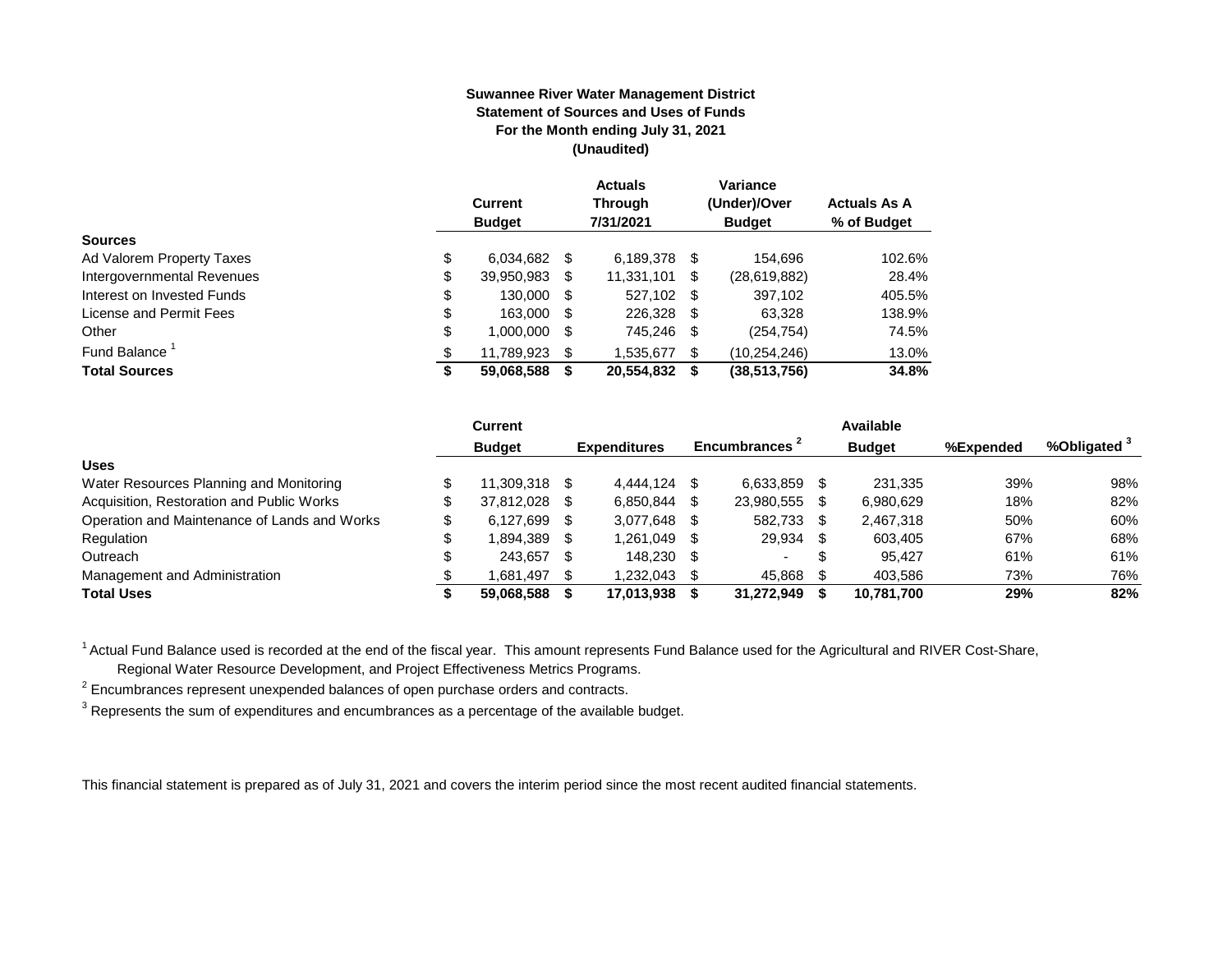# **STATEMENT OF ACTIVITY - REVENUE AND EXPENSE ROLLUP (UNAUDITED) SUWANNEE RIVER WATER MANAGEMENT DISTRICT**

**FOR 7/31/2021**

|                                                              | $Y-T-D$<br><b>ACTUAL</b> | <b>ENCUMBRANCE</b> | <b>ANNUAL</b><br><b>BUDGET</b> |
|--------------------------------------------------------------|--------------------------|--------------------|--------------------------------|
| <b>Report Recap -</b>                                        |                          |                    |                                |
| <b>REVENUES</b>                                              |                          |                    |                                |
| <b>DISTRICT REVENUES</b>                                     | 7,688,054                | 0                  | 7,327,682                      |
| <b>LOCAL REVENUES</b>                                        | 86,480                   | 0                  | 86,480                         |
| <b>STATE REVENUES</b>                                        | 10,470,006               | 0                  | 36,208,503                     |
| <b>FEDERAL REVENUES</b><br><b>FUND BALANCE UTILIZATION</b>   | 774,615                  | 0<br>0             | 3,656,000                      |
| <b>TOTAL REVENUES</b>                                        | 1,535,677<br>20,554,832  | $\mathbf{0}$       | 11,789,923<br>59,068,588       |
| <b>EXPENDITURES</b>                                          |                          |                    |                                |
| SALARIES AND BENEFITS                                        | 4,989,335                | 0                  | 6,709,559                      |
| <b>CONTRACTUAL SERVICES</b>                                  | 5,485,536                | 14,700,555         | 22,052,900                     |
| <b>OPERATING EXPENDITURES</b>                                | 777,622                  | 56,373             | 1,810,700                      |
| OPERATING CAPITAL OUTLAY                                     | 700,677                  | 41,354             | 410,044                        |
| FIXED CAPITAL OUTLAY                                         | 842,325                  | 0                  | 5,077,000                      |
| <b>INTERAGENCY EXPENDITURES</b><br><b>TOTAL EXPENDITURES</b> | 4,218,443                | 16,474,667         | 23,008,385                     |
|                                                              | 17,013,938               | 31,272,949         | 59,068,588                     |
| <b>EXCESS REVENUES OVER (UNDER) EXPENDITURES</b>             | 3,540,894                | (31, 272, 949)     | 0                              |
| <b>General Fund -</b>                                        |                          |                    |                                |
| <b>REVENUES</b>                                              |                          |                    |                                |
| <b>DISTRICT REVENUES</b>                                     | 6,789,991                | 0                  | 4,938,432                      |
| <b>LOCAL REVENUES</b>                                        | 86,480                   | 0                  | 86,480                         |
| <b>STATE REVENUES</b>                                        | 2,764,556                | 0                  | 2,740,000                      |
| <b>FEDERAL REVENUES</b>                                      | 0                        | 0                  | 0                              |
| FUND BALANCE UTILIZATION<br><b>TOTAL REVENUES</b>            | 0                        | 0<br>0             | 1,866,522                      |
|                                                              | 9,641,027                |                    | 9,631,434                      |
| <b>EXPENDITURES</b><br>SALARIES AND BENEFITS                 | 3,909,263                | 0                  | 5,181,595                      |
| CONTRACTUAL SERVICES                                         | 650,984                  | 439,128            | 2,074,290                      |
| OPERATING EXPENDITURES                                       | 447,614                  | 31,243             | 1,016,233                      |
| OPERATING CAPITAL OUTLAY                                     | 93,213                   | 6,827              | 253,336                        |
| FIXED CAPITAL OUTLAY                                         | 0                        | 0                  | 0                              |
| <b>INTERAGENCY EXPENDITURES</b><br><b>TOTAL EXPENDITURES</b> | 516,252                  | 416,950            | 1,105,980                      |
| <b>EXCESS REVENUES OVER (UNDER) EXPENDITURES</b>             | 5,617,326                | 894,148            | 9,631,434                      |
|                                                              | 4,023,701                | (894, 148)         | $\mathbf 0$                    |
| <b>Land Management Operations -</b>                          |                          |                    |                                |
| <b>REVENUES</b>                                              |                          |                    |                                |
| <b>DISTRICT REVENUES</b>                                     | 692,253                  | 0                  | 2,314,250                      |
| <b>LOCAL REVENUES</b><br><b>STATE REVENUES</b>               | 0                        | 0                  | 0                              |
| <b>FEDERAL REVENUES</b>                                      | 2,157,907<br>0           | 0<br>0             | 2,290,119<br>40,000            |
| FUND BALANCE UTILIZATION                                     | 0                        | 0                  | 2,020,330                      |
| <b>TOTAL REVENUES</b>                                        | 2,850,160                | 0                  | 6,664,699                      |
| <b>EXPENDITURES</b>                                          |                          |                    |                                |
| SALARIES AND BENEFITS                                        | 603,326                  | 0                  | 786,979                        |
| CONTRACTUAL SERVICES                                         | 1,535,645                | 505,365            | 3,328,610                      |
| OPERATING EXPENDITURES                                       | 321,146                  | 10,947             | 722,467                        |
| OPERATING CAPITAL OUTLAY                                     | 12,856                   | 942                | 156,708                        |
| FIXED CAPITAL OUTLAY                                         | 190,399                  | 0                  | 977,000                        |
| <b>INTERAGENCY EXPENDITURES</b><br><b>TOTAL EXPENDITURES</b> | 438,769<br>3,102,141     | 68,383<br>585,637  | 692,935<br>6,664,699           |
| <b>EXCESS REVENUES OVER (UNDER) EXPENDITURES</b>             | (251, 981)               | (585, 637)         | 0                              |
|                                                              |                          |                    |                                |